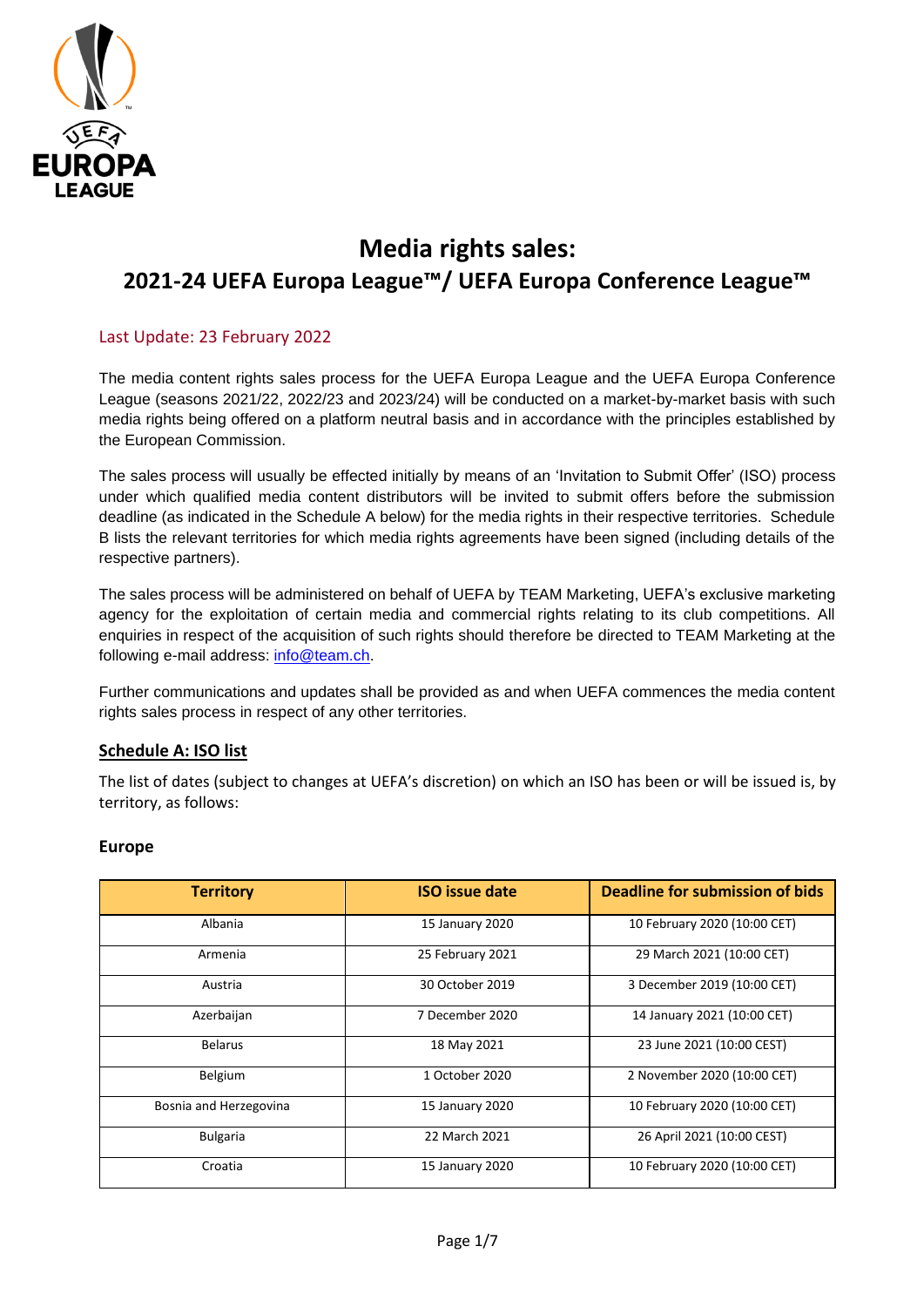

| Cyprus              | 15 February 2021  | 17 March 2021 (10:00 CET)     |
|---------------------|-------------------|-------------------------------|
| Czech Republic      | 11 January 2021   | 8 February 2021 (10:00 CET)   |
| Denmark             | 25 February 2020  | 31 March 2020 (10:00 CET)     |
| Estonia             | 20 October 2020   | 23 November 2020 (10:00 CET)  |
| Finland             | 25 February 2020  | 31 March 2020 (10:00 CET)     |
| France              | 14 October 2019   | 27 November 2019 (10:00 CET)  |
| Georgia             | 7 December 2020   | 14 January 2021 (10:00 CET)   |
| Germany             | 30 October 2019   | 3 December 2019 (10:00 CET)   |
| Greece              | 16 November 2020  | 14 December 2020 (10:00 CET)  |
| Hungary             | 12 April 2021     | 11 May 2021 (10:00 CEST)      |
| Iceland             | 21 September 2020 | 19 October 2020 (12:00 CET)   |
| Italy               | 14 September 2020 | 12 October 2020 (10:00 CET)   |
|                     | 27 January 2021   | 25 February 2021 (10:00 CET)* |
| Kazakhstan          | 7 December 2020   | 14 January 2021 (10:00 CET)   |
| Kosovo              | 15 January 2020   | 10 February 2020 (10:00 CET)  |
| Latvia              | 20 October 2020   | 23 November 2020 (10:00 CET)  |
| Lithuania           | 20 October 2020   | 23 November 2020 (10:00 CET)  |
| Malta               | 7 January 2020    | 28 January 2020 (10:00 CET)   |
| Moldova             | 18 May 2021       | 23 June 2021 (10:00 CEST)     |
| Montenegro          | 15 January 2020   | 10 February 2020 (10:00 CET)  |
| Netherlands         | 4 November 2020   | 9 December 2020 (10:00 CET)   |
| North Macedonia     | 15 January 2020   | 10 February 2020 (10:00 CET)  |
| Norway              | 25 February 2020  | 31 March 2020 (10:00 CET)     |
| Poland              | 1 February 2021   | 1 March 2021 (10:00 CET)      |
| Portugal            | 7 October 2020    | 18 November 2020 (11:00 CET)  |
| Republic of Ireland | 11 January 2021   | 11 February 2021 (11:00 CET)  |
| Romania             | 18 May 2021       | 23 June 2021 (10:00 CEST)     |
| Russia              | 28 October 2019   | 25 November 2019 (10:00 CET)  |
| Serbia              | 15 January 2020   | 10 February 2020 (10:00 CET)  |
| Slovakia            | 11 January 2021   | 8 February 2021 (10:00 CET)   |
| Slovenia            | 5 October 2020    | 3 November 2020 (10:00 CET)   |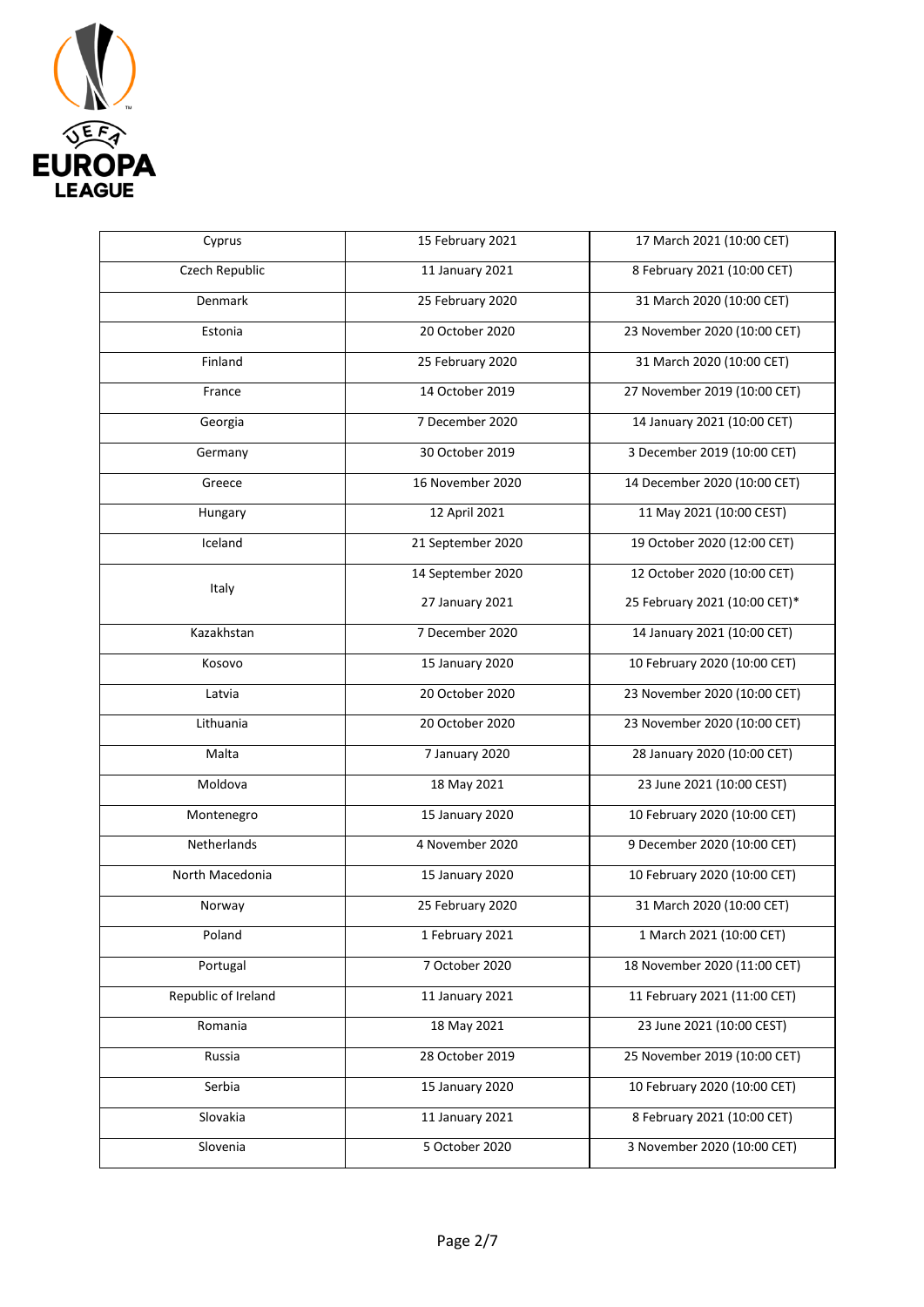

| Spain          | 04 February 2020 | 10 March 2020 (10:00 CET)    |
|----------------|------------------|------------------------------|
| Sweden         | 25 February 2020 | 31 March 2020 (10:00 CET)    |
| Switzerland    | 30 October 2019  | 3 December 2019 (10:00 CET)  |
| Turkey         | 24 February 2021 | 30 March 2021 (10:00 CET)    |
| <b>Ukraine</b> | 22 October 2020  | 19 November 2020 (10:00 CET) |
| United Kingdom | 7 October 2019   | 11 November 2019 (11:00 CET) |

*\* Due to the specific market conditions in Italy, please note that, following the initial sales process launched in September 2020 in Italy, a further round of bidding will be launched in January 2021 with regards to UEL/UECL Internet Rights for exploitation on a pay basis only, and co-exclusive with one other rightsholder who can exploit on a pay and/or free basis. Such co-exclusive Internet Rights remain available for acquisition pursuant to the original ISO. Any parties that might be interested in such rights should contact [info@team.ch](mailto:info@team.ch) to receive the tender documentation.*

#### **Ex-Europe**

| <b>Territory</b>                 | <b>ISO</b> issue date | <b>Deadline for submission of bids</b>                                           |
|----------------------------------|-----------------------|----------------------------------------------------------------------------------|
| <b>Brazil</b>                    | 19 January 2021       | 23 February 2021 (15:00 CET)                                                     |
| Canada                           | 19 April 2021         | 18 May 2021 (17:00 CEST)                                                         |
| Caribbean                        | 6 April 2021          | 3 May 2021 (17:00 CEST)                                                          |
| Central Asia                     | 7 December 2020       | 14 January 2021 (10:00 CET)                                                      |
| China                            | 26 April 2021         | 17 May 2021 (10:00 CEST)                                                         |
| Hong Kong                        | 26 April 2021         | 17 May 2021 (10:00 CEST)                                                         |
| Indian Subcontinent              | 16 February 2021      | 16 March 2021 (10:00 CET)<br>*Deadline extended to 6 April 2021<br>$(10:00$ CET) |
| Indonesia & Timor-Leste          | 27 October 2020       | 12 November 2020 (10:00 CET)                                                     |
| In-Flight/In-Ship                | 23 February 2021      | 15 March 2021 (11:00 CET)                                                        |
| Latin America (excluding Brazil) | 17 February 2021      | 23 March 2021 (17:00 CET)                                                        |
| Macau                            | 26 April 2021         | 17 May 2021 (10:00 CEST)                                                         |
| Malaysia & Brunei                | 19 April 2021         | 17 May 2021 (10:00 CEST)                                                         |
| Middle East & North Africa       | 13 May 2021           | 26 May 2021 (10:00 CEST)                                                         |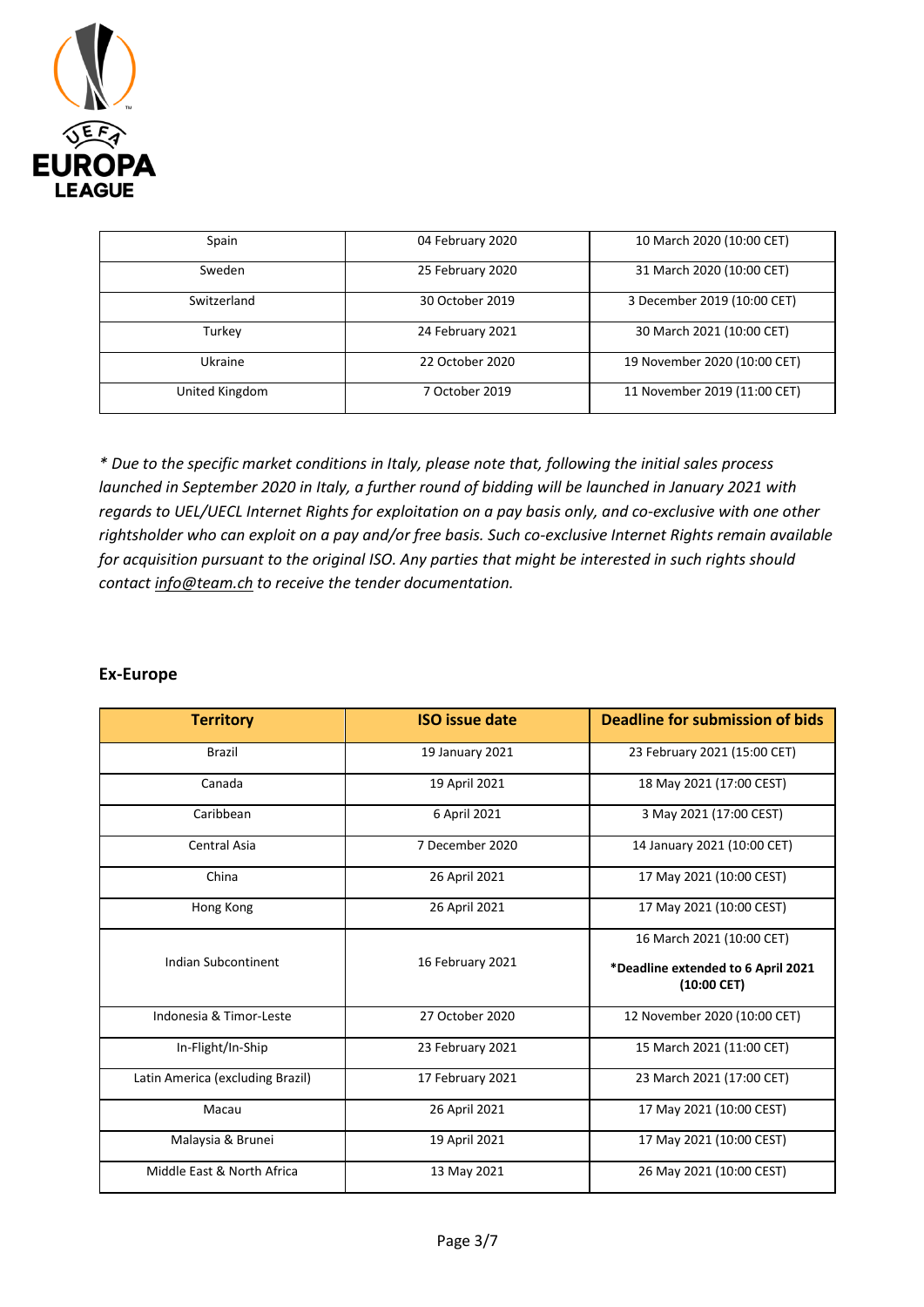

| Mongolia                  | 15 December 2020 | 25 January 2021 (10:00 CET)   |
|---------------------------|------------------|-------------------------------|
| Myanmar                   | 15 December 2020 | 25 January 2021 (10:00 CET)   |
| Nigeria                   | 7 September 2020 | 23 September 2020 (10:00 CET) |
| Oceania                   | 18 January 2021  | 15 February 2021 (10:00 CET)  |
| Philippines               | 19 April 2021    | 17 May 2021 (10:00 CEST)      |
| Republic of Korea         | 15 December 2020 | 25 January 2021 (10:00 CET)   |
| Singapore                 | 19 April 2021    | 17 May 2021 (10:00 CEST)      |
| South Africa              | 7 September 2020 | 23 September 2020 (10:00 CET) |
| Sub-Saharan Africa        | 7 September 2020 | 23 September 2020 (10:00 CET) |
| Taiwan                    | 26 April 2021    | 17 May 2021 (10:00 CEST)      |
| Thailand, Laos & Cambodia | 19 April 2021    | 17 May 2021 (10:00 CEST)      |
| <b>USA</b>                | 4 October 2019   | 5 November 2019 (17:00 CET)   |
| Vietnam                   | 15 December 2020 | 25 January 2021 (10:00 CET)   |

# **Schedule B: Contracts signed**

# **Europe**

| <b>Territories</b>     | <b>Contracting parties</b>                                                                                                              |
|------------------------|-----------------------------------------------------------------------------------------------------------------------------------------|
| Albania                | DIGIT-ALB SH.A                                                                                                                          |
| Armenia                | VIVARO MEDIA LLC                                                                                                                        |
| Austria                | <b>RED BULL MEDIA HOUSE GMBH</b><br>ÖSTERREICHISCHER RUDFUNK (ORF)<br>SKY ÖSTERREICH FERNSEHEN GMBH                                     |
| Azerbaijan             | SARAN MEDIA INTERNATIONAL LIMITED                                                                                                       |
| Belgium                | VLAAMSE RADIO EN TELEVISIEOMROEPORGANISATIE (VRT)<br><b>TELENET BV</b><br>VOO S.A.<br>RADIO TELEVISION BELGE DE LA COMMUNAUTE FRANCAISE |
| Bosnia and Herzegovina | <b>TELEKOM SRBIJA A.D</b>                                                                                                               |
| <b>Bulgaria</b>        | <b>BTV MEDIA GROUP EAD</b>                                                                                                              |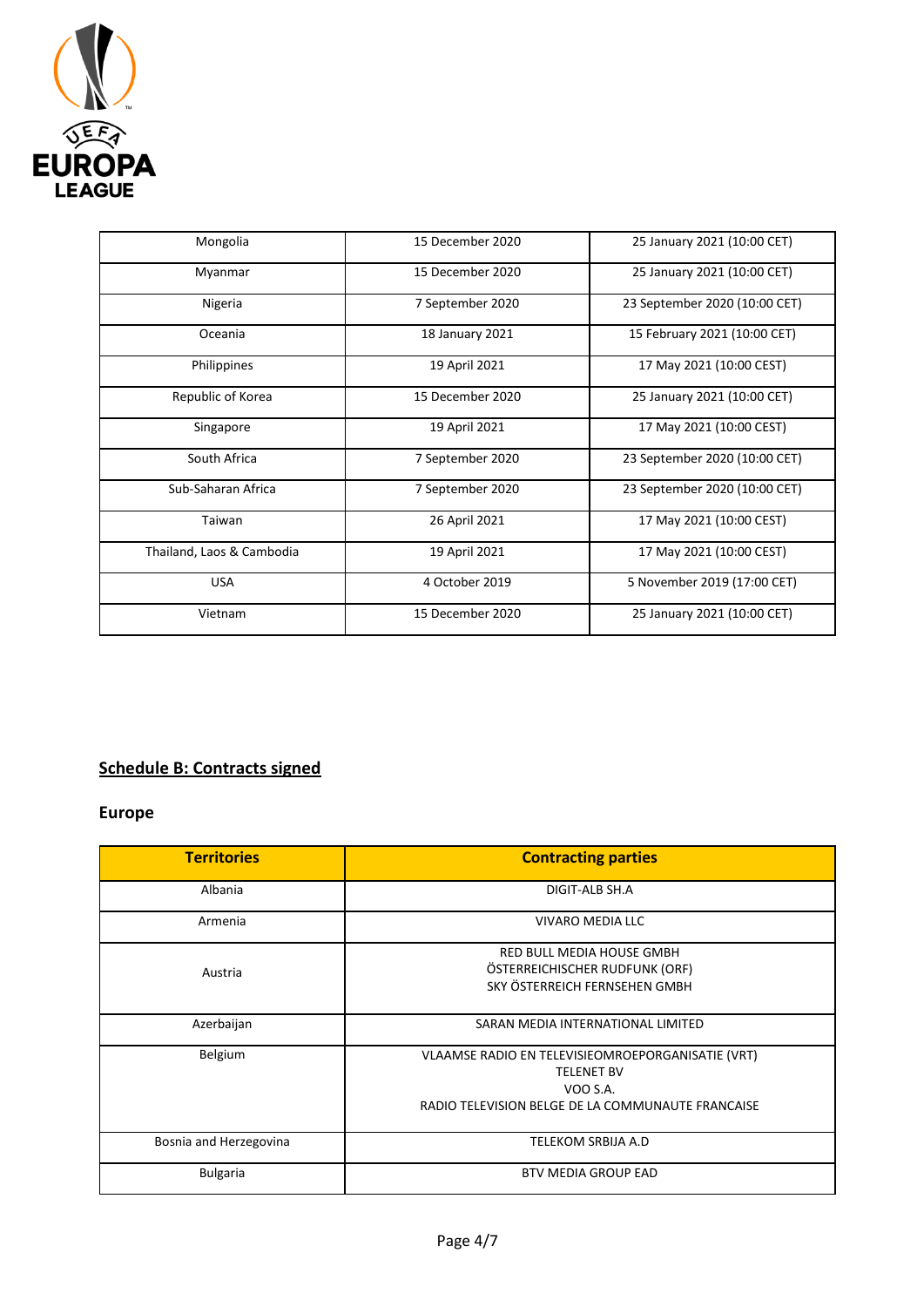

| Croatia        | TELEKOM SRBIJA A.D                                                            |
|----------------|-------------------------------------------------------------------------------|
| Cyprus         | CYPRUS TELECOMMUNICATIONS AUTHORITY (CYTA)                                    |
| Czech Republic | AMC NETWORKS CENTRAL EUROPE KFT.<br>ČESKÁ TELEVIZE                            |
| Denmark        | TV2 DANMARK A/S                                                               |
| Estonia        | NORDIC ENTERTAINMENT GROUP UK LIMITED                                         |
| Finland        | NORDIC ENTERTAINMENT GROUP UK LIMITED                                         |
| France         | METROPOLE TELEVISION S.A.<br><b>GROUPE CANAL PLUS</b>                         |
| Georgia        | <b>JSC SILKNET</b><br>ADJARA.COM LLC                                          |
| Germany        | RTL TELEVISION GMBH                                                           |
| Gibraltar      | <b>GIBTELECOM LIMITED</b><br>GIBRALTAR BROADCASTING CORPORATION               |
| Greece         | HELLENIC TELECOMMUNICATIONS ORGANISATION S.A.                                 |
| Hungary        | MEDIA SERVICE AND ASSET MANAGEMENT FUND ('MTVA')<br>CLT-UFA S.A.              |
| Iceland        | NORDIC ENTERTAINMENT GROUP UK LIMITED                                         |
| Israel         | <b>CHARLTON LIMITED</b>                                                       |
| Italy          | SKY ITALIA S.R.L.<br><b>DAZN LIMITED</b>                                      |
| Kazakhstan     | SARAN MEDIA INTERNATIONAL LIMITED                                             |
| Kosovo         | TELEKOM SRBIJA A.D<br><b>ARTMOTION LLC</b>                                    |
| Latvia         | NORDIC ENTERTAINMENT GROUP UK LIMITED                                         |
| Lithuania      | NORDIC ENTERTAINMENT GROUP UK LIMITED                                         |
| Macedonia      | TELEKOM SRBIJA A.D                                                            |
| Malta          | PUBLIC BROADCASTING SERVICES LTD<br><b>MELITA LIMITED</b>                     |
| Moldova        | EURASIAN BROADCASTING ENTERPRISE LIMITED                                      |
| Montenegro     | COMPANY FOR TELECOMMUNICATIONS "MTEL" D.O.O, MONTENEGRO<br>TELEKOM SRBIJA A.D |
| Netherlands    | TALPA TV B.V.<br>THE WALT DISNEY COMPANY (BENELUX) B.V.                       |
| Norway         | NORDIC ENTERTAINMENT GROUP UK LIMITED                                         |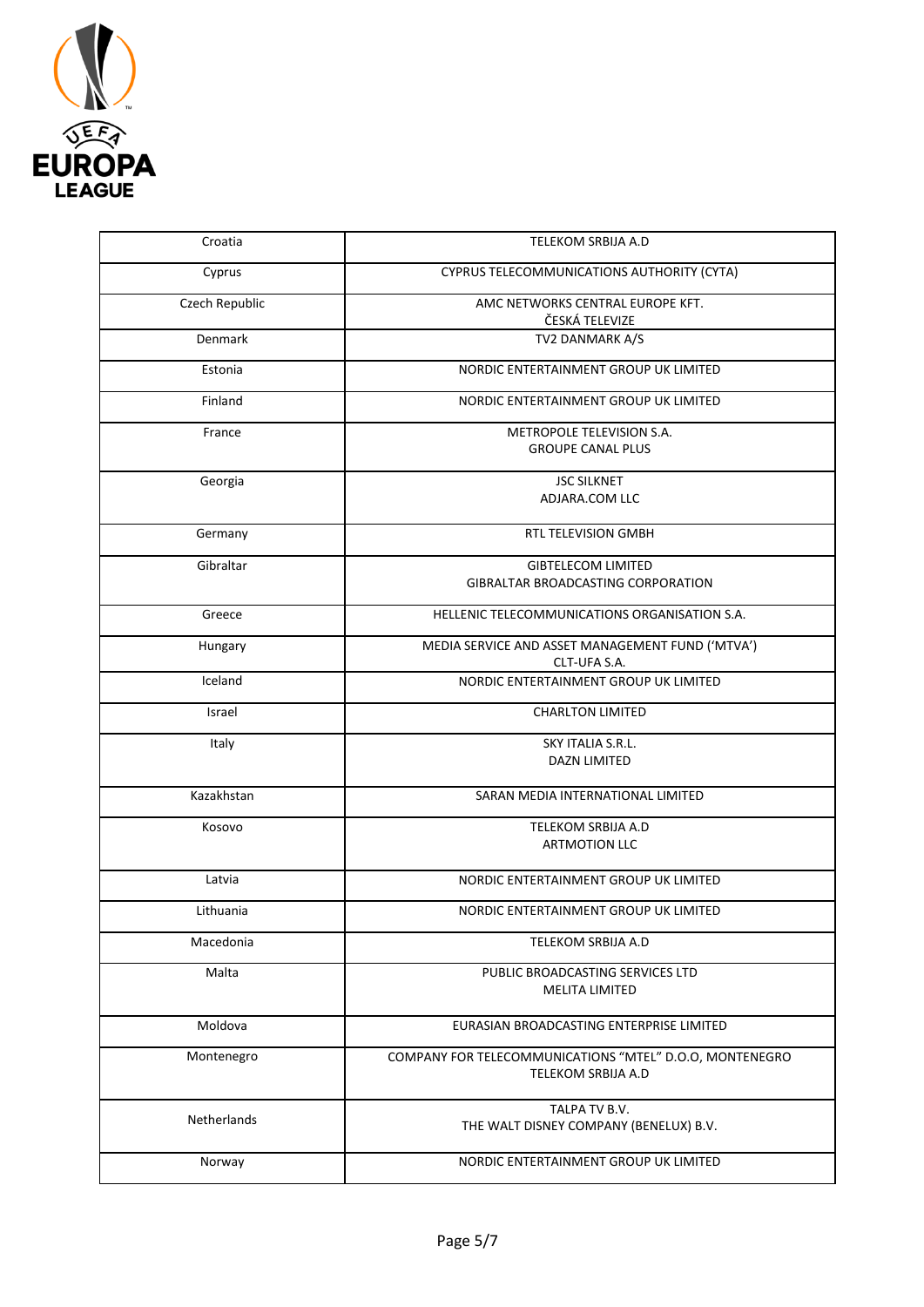

| Poland              | NORDIC ENTERTAINMENT GROUP UK LIMITED                                       |  |
|---------------------|-----------------------------------------------------------------------------|--|
| Portugal            | SPORT TV PORTUGAL, S.A.<br>S.I.C SOCIEDADE INDEPENDENTE DE COMUNICAÇÃO S.A  |  |
| Republic of Ireland | SARAN MEDIA INTERNATIONAL LIMITED                                           |  |
| Romania             | PRO TV S.R.L.                                                               |  |
| Russia              | NATIONAL SPORTS CHANNEL LLC                                                 |  |
| Serbia              | <b>TELEKOM SRBIJA A.D</b>                                                   |  |
| Slovakia            | ROZHLAS A TELEVÍZIA SLOVENSKA<br>AMC NETWORKS CENTRAL EUROPE KFT.           |  |
| Slovenia            | UNITED MEDIA S.A.R.L.<br>PRODUKCIJA PLUS D.O.O.<br>ARENA CHANNELS GROUP LLC |  |
| Spain               | TELEFONICA AUDIOVISUAL DIGITAL, S.L.U.                                      |  |
| Sweden              | NORDIC ENTERTAINMENT GROUP UK LIMITED                                       |  |
| Switzerland         | <b>CT CINETRADE AG</b>                                                      |  |
| Turkey              | SARAN MEDIA INTERNATIONAL LIMITED                                           |  |
| Ukraine             | LLC "MEGOGO"                                                                |  |
| United Kingdom      | <b>BRITISH TELECOMMUNICATIONS PLC</b>                                       |  |

# **Ex-Europe**

| <b>Territories</b> | <b>Contracting parties</b>                                                   |
|--------------------|------------------------------------------------------------------------------|
| Australia          | STAN ENTERTAINMENT PTY LTD                                                   |
| Brazil             | TVSBT CANAL 4 DE SAO PAULO S/A<br>ESPN INC.                                  |
| Canada             | <b>DAZN LIMITED</b>                                                          |
| Caribbean          | CABLE & WIRELESS INTERNATIONAL HQ LIMITED<br>INTERNATIONAL MEDIA CONTENT LTD |
| Central Asia       | SARAN MEDIA INTERNATIONAL LIMITED                                            |
| China (2021-22)    | ALIBABA CULTURE MEDIA CO., LTD                                               |